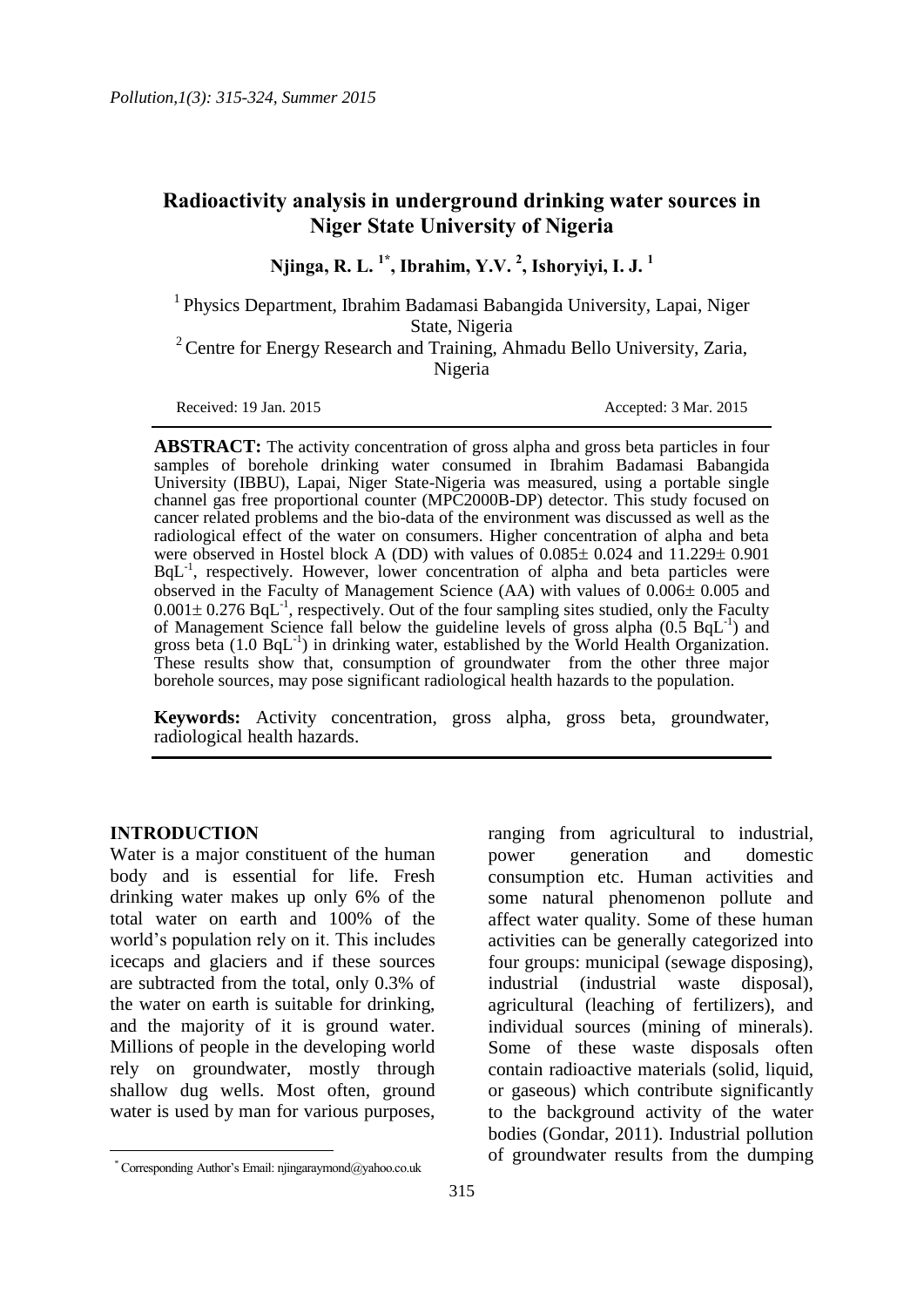of wastewater or wastes from mining activities, through leaching of mine tailing piles and leakage or spillage from other industrial processes (Faanu et al., 2011).

Agricultural contamination results primarily from the overuse of pesticides and fertilizers that later seep into groundwater sources, thereby causing groundwater pollution. On the other hand, individuals also cause ground water contamination by improper disposal of wastes namely motor oil, detergents and cleaners can leak into water sources. More significantly, groundwater can also be contaminated by naturally occurring sources. Heavy metals present in certain soils and geologic formations may pollute groundwater by leaching. This can be aggravated by over-pumping wells, particularly for agriculture purpose.

It is known that radioactive materials produce about 50% of the natural radiation which the public is exposed to (UNSCEAR, 2000). Natural radioactive mineral deposits are found in suitable geological environments (Karahan, 1997). Their occurrences in outcrop enhances the background radiation of the area (Karahan, 1997). This high level of exposure may be harmful to people residing in the region. According to the United Nations Scientific Committee on Effects of Atomic Radiation Report (UNSCEAR, 2000), the greater contribution to mankind's exposure is from natural background radiation, and the worldwide external average annual effective dose is 2.4 mSv (UNSCEAR, 2000). However, much higher levels of exposure are usual for inhabitants of natural high background radiation areas. Higher level of radiation above the earth is mainly due to naturally occurring radioactive elements in the earth's crust such as  $^{238}$ U,  $^{232}$ Th and  $^{40}$ K. Residents in high altitude areas are also more affected by cosmic radiations (ICRP, 1991). Water sources are equally polluted by naturally occurring radioactive materials (NORMS)

of the earth's crust (terrestrial radioactivity); which emits  $\alpha$ ,  $\beta$  and  $\gamma$ radiations. These materials which are normally from the  $^{40}$ K,  $^{238}$ U and  $^{232}$ Th series are more concentrated in deep ground water than in surface water (Onoja, 2004). They contaminate water bodies directly with their radionuclide products; and indirectly, through the  $^{222}$ Rn and  $^{220}$ Rn gaseous products, which can solidify and attach themselves as aerosols to air particles and are washed down by rain into water bodies (Fasasi, 1999).

Drinking water sourced from deep wells and boreholes are usually expected to have higher concentration of radioactive nuclides. This is because they pass through fractures in bedrocks or within the soil which contains minerals deposits that might have radioactive constituents and thus leaking into the water ways. Radioactivity in drinking water is one of the major ways in which radionuclides from the environment gets into the human body, which might consequently lead to radiation-induced disorder (USEPA, 2010). There is evidence from both human and animal studies that radiation exposure at lower to moderate doses, may increase the long term incidence of cancer and that the rate of genetic malformations may increase by radiation exposure (Otton, 1994). It is therefore important to determine the amount of radioactivity in drinking water for every area where people reside, so as to guard against its deleterious effects (WHO, 2006).

Studies have focused on the measurement of groundwater radioactivity in Nigeria. Onoja (2004) determined gross α and β activity in well water from the Zaria area. The result shows a geometric mean value of 75.53 Bqm<sup>-3</sup> (or 0.075 BqL<sup>-1</sup>) for β activity. Tajudeen (2006) carried out a similar work in the Gwammaja area of Kano metropolitan city and the result shows a geometric mean value of 0.05 Bqm<sup>-3</sup> for β activity. Habila worked on the survey of gross beta radioactivity in wells and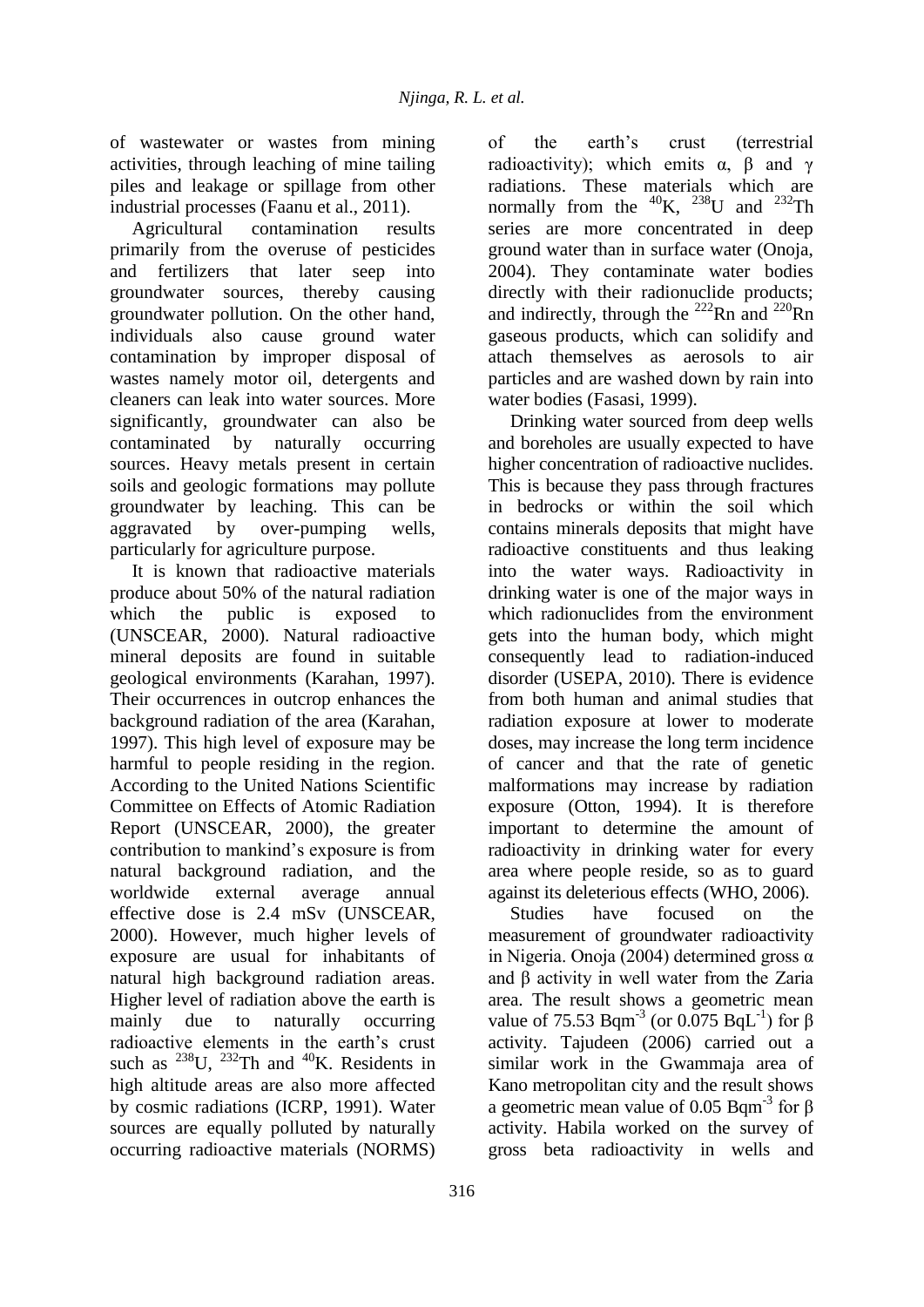boreholes from Jos city. The result shows that the range of β activity varied from 0.25 to 9.64  $BqL^{-1}$ , with a geometric mean of 1.56 BqL-1 (Habila, 2008). Avwiri and Agbalagba (2007) surveyed the gross beta radionuclide activity in Okpare-Creek, Delta State and the reported mean beta activity was  $0.481$  BqL<sup>-1</sup>.

The maximum radioactive contaminant limit in drinking water is  $1.85$  BqL<sup>-1</sup> set by USEPA (USEPA, 1996) and  $1.0$  BqL<sup>-1</sup>, as set by WHO for β (WHO, 1993, 2004). The geographical formation of an area determines the amount of radionuclides present in water (Avwiry and Agbalagba, 2007). However, Saidu (2010) worked on the gross β radioactivity in wells and boreholes water in Sokoto city. The values obtained from proportional counter shows that the β activity of well water ranged from 0.35 to 49.85  $BqL^{-1}$  with a geometric mean of 4.86  $BqL^{-1}$ ; and that of boreholes ranged from 0.71 to 32.69  $BqL^{-1}$  with a geometric mean of  $3.38BqL^{-1}$ . These results show that the activities were above the practical screening level recommended by WHO (2003) which is  $1.0$  BqL<sup>-1</sup> for beta activity per year. When a radionuclide gets into the human body through ingestion, inhalation or skin absorption, it continues to decay by emitting radiation such as  $\alpha$ ,  $\beta$  or  $\gamma$  radiations such that the organ or tissue is continuously irradiated. The damage is greatest with  $\alpha$ , and least with γ radiation. According to Arnold et al. (1992), some radionuclides are chemically similar to some minerals in the human body and so when they are taken into the body, they mimic those minerals in the organs. For instance  $^{226}Ra$ ,  $^{38}Sr$  and  $^{56}Ba$ (Arnold et al., 1992) are found to have chemical similarity with  $^{20}$ Ca in the bone, when these radionuclides get into the body, they are deposited at the bone marrow, causing damage to bone cells through Osseo Sarcoma (bone cancer). Exposure to radiation is harmful to living tissues because of its ionizing power in matter.

This ionization can damage living cells directly, by breaking the chemical bonds of important biological molecules like DNA, or indirectly, by creating chemical radicals from water molecules in the cells, which can chemically attack biological molecules (UNSCEAR, 1993). To some extent, these molecules are repaired by natural biological processes; however, the effectiveness of this repair depends on the extent of damage. Obviously, if the repair is faulty or not made at all, the cell may then suffer either of these possible fates (Cember, 1996):

- a. Death of the cell;
- b. An impairment in the natural functioning of the cell leading to somatic effects, i.e. physical effects suffered by the irradiated individual, such as cancer;
- c. A permanent alteration of the cell which is transmitted to later generations, i.e. a genetic mutation.

In Lapai ,Niger state-Nigeria ,like many other states in the country ,due to portable water scarcity ,people normally collect water from wells and boreholes) deep and shallow). The public water boards are generally ineffective in supplying portable drinking water; therefore most of the population rely on untreated ground water sources) borehole and well ,(for domestic and industrial purposes. The groundwater collected from borehole samples are not entirely free from radioactive pollutants which are hazardous to human health. Therefore ,there is need to determine the present concentration of gross alpha and gross beta particles in ground water from Ibrahim Badamasi Babangida University, Lapai, Niger State, and to assess the radiological health risks due to consumption of water from various water sources on the campus because students from all parts of the country and beyond are involved .

Groundwater pollution is very difficult to remediate, except in small defined areas;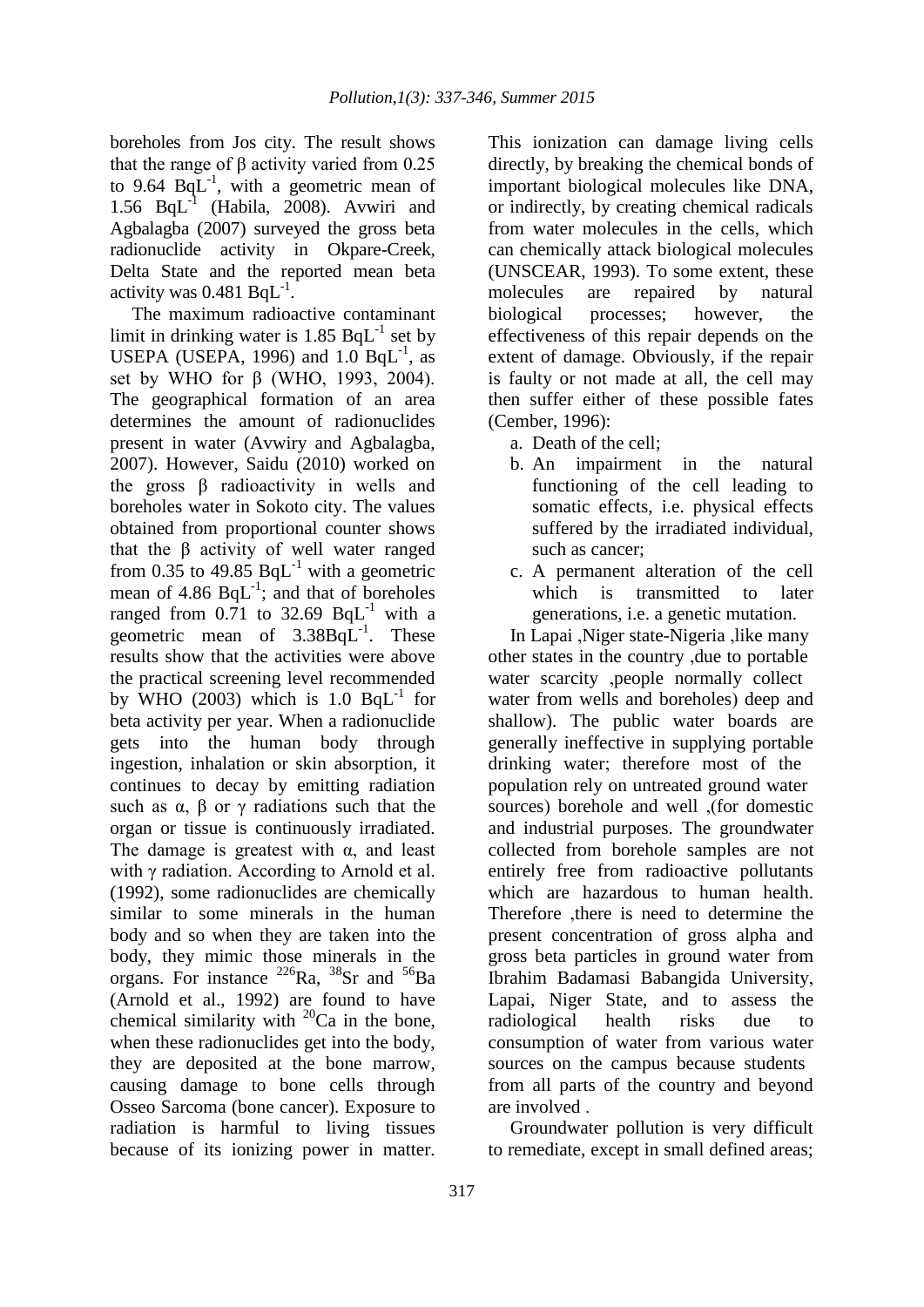therefore the emphasis has to be on prevention (Karahan et al., 2000). This is based on the protection of sensitive aquifers, control of discharges and releases as well as provision of drainage and sanitation systems to avert pollution discharges. For small areas of highly polluted groundwater, it may be possible to pump out, treat, and recharge. The effects of groundwater pollution on human health depends on the specific type of pollutants in the water. Pollution from groundwater often causes diarrhea and stomach irritation, which can lead to more severe health conditions. Accumulation of heavy metals and some organic pollutants can lead to cancer, reproductive abnormalities and other more severe health challenges. This paper presents the measurement of beta activity  $(BqL^{-1})$  for water from bore hole sources in Ibrahim Badamasi Babangida University, Lapai, based on reference to the USEPA maximum contaminant limit of 1.85  $Bq L^{-1}$  and WHO

maximum contaminant limit of 1.0 BqL<sup>-1</sup> (USEPA, 1996; WHO, 2003).

# **The study area**

Lapai is a local government area in Niger State, Nigeria adjoining the Federal Capital Territory. It has an area of  $3051 \text{ km}^2$  and a population of 110127 as presented in the 2006 census. The Ibrahim Badamasi Babangida University, Lapai is geographically located between latitude 9º03'17.60"N - 9º05'07.22"N and longitudes 6º33'49.53"E - 6º35'38.47"E. It is bounded on the east by a road that leads from Lapai to Borugu village and on the west by a road leading to Minna through Paiko, the area is roughly coterminous with the Lapai Emirate.

Figure 1 shows the location map of the study area (Tsepav et al., 2014). The area has a gently undulating topography covered with vegetation, shrubs, trees and grasses. It has a fine grain texture of sand; clayey-sand, laterite and pebbles of granites with few visible exposures (Tsepav et al., 2014).



**Fig. 1.** Location map of IBB University main site (source: Tsepav et al., 2014)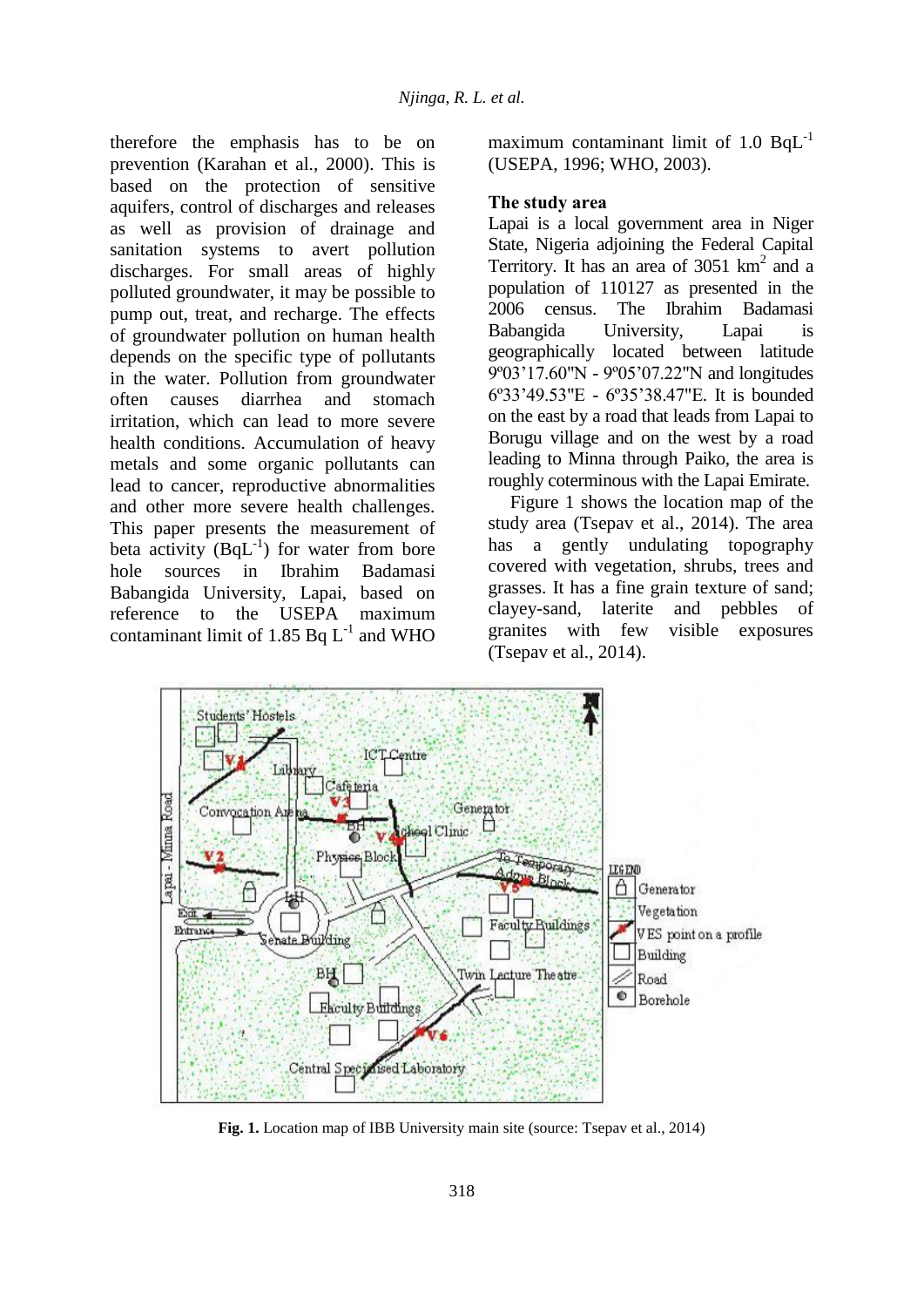# **MATERIALS AND METHODS**

#### **Sample collection and preparation**

The GPS location within the premises of Ibrahim Badamasi Babangida University Lapai, Niger State is shown in Figure 2. The water samples were collected from the four major sources; Faculty of Management Science (AA), Faculty of Sciences (BB), Department of Physics (CC) and Hostel Block A (DD).



**Fig. 2.** Sample location in IBBU, Lapai

The samples were collected in one liter capacity, sterilized glass bottles. All the samples were prepared by evaporation, at low temperature. They were evaporated slowly at  $70^{\circ}$ C to near dryness (approximately 2-3 ml). Then each sample was transferred quantitatively to an aluminium planchette and dried until precipitation occurred.

Each sample precipitation in planchette was directly applied to counting systems. The results were obtained by arithmetic means and measurements of the radioactivity level of all water samples were analyzed (ASTM, 1995, 1999; Bonotto et al., 2009) at the Center for Energy Research and Training, Ahmadu Bello University, Zaria, Nigeria. The international standards organization procedure (ISO 9696; 9697: 1992E; Krieger, 1975) for the measurement of gross alpha and gross beta activity in

water was employed in this analysis. This method provides a screening technique to measure the gross alpha and beta radioactivity in water samples. The water samples collected were preserved in accordance with the ISO standard (20 mL of 50% V/V of  $HNO<sub>3</sub>$  (Fig. 2) per liter of water). The purpose of this was to minimize the loss of radioactive material from solution due to absorption. Then the samples were analyzed three days after collection. A portable gas free MPC2000B-DP single channel gross alpha and gross beta radiation detector was used for the counting.

The sample efficiency, background measurements and plateau test were carried out using standard methods (ASTM, 1995; ISO, 1992). The sample efficiency  $\varepsilon_{\text{sam}}$ and sample volume *Vsam* were calculated as shown in the following Equations: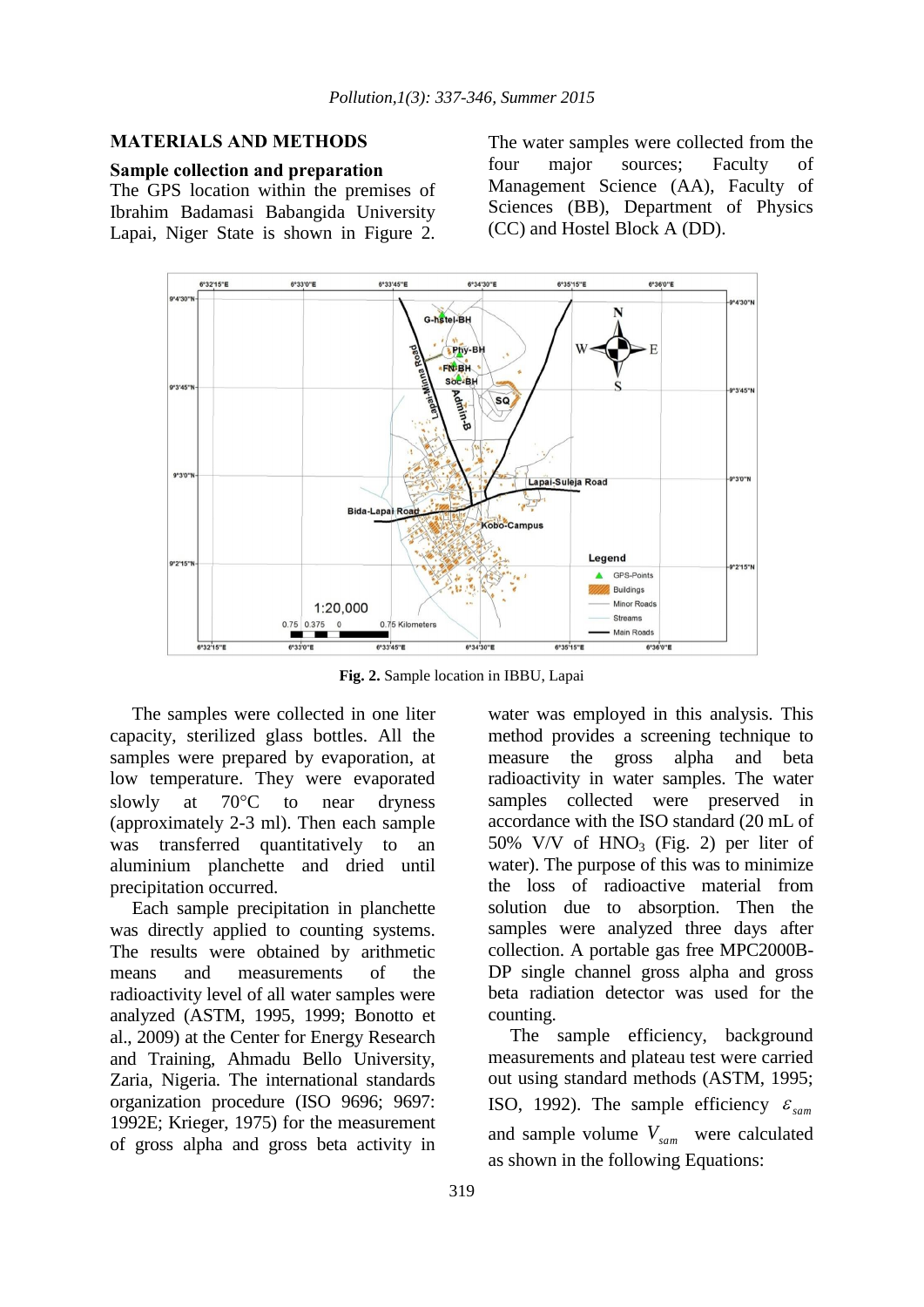$$
\varepsilon_{\text{sam}} = \frac{S_p}{M_r} \times 100\% \tag{1}
$$

$$
V_{sam}(L) = \frac{V}{M} \times S_p \tag{2}
$$

where  $S_p$  = Sample weight on the planchette,  $M_r$  = The residual sample weight from the evaporated water sample, V = Volume of the evaporated water sample and  $M$  = residue mass.

# **Gross alpha counting**

For gross alpha counting, a high voltage was set at 1600V and samples were counted for 5 cycles of 2700s per cycle. The results were displayed as raw counts; count rate (count/min), activity and standard deviation. The data were acquired for alpha only mode and the alpha count rate  $\alpha_{CR}$  as well as alpha activity  $\alpha_{A}$ , were calculated using Equations (3) and (4) respectively:

$$
\alpha_{CR} = \frac{Raw \alpha \text{ counts} \times 60}{Count \text{ time}}
$$
(3)  

$$
\alpha_A = [Row \alpha - Bgd \alpha] \times unit \text{ coefficient}
$$
(4)

$$
\frac{[Raw \ \alpha - Bgd \ \alpha] \times unit \ coefficient}{\text{Channel } \alpha \text{ efficiency} \times sample \ efficiency \times sample \, volume} \tag{4}
$$

where the unit coefficient is the multiplication coefficient, making it possible to obtain the results. The alpha activity is expressed as Activity Concentration,  $C_{\alpha}$  in BqL<sup>-1</sup>) using the formula:

$$
C_{\alpha} = \frac{R_b - R_0}{R_s - R_0} \times \frac{14.4}{1000 V} \times 1.020
$$
 (5)

where  $R_b$  is the observed sample count rate  $(S^{-1})$ ,  $R_s$  is the observed standard count rate  $(S^{-1})$ ,  $R_o$  is the background count rate  $(S^{-1})$ , *V* is the volume of sample in liters, *M* is the mass in milligrams of ignited residue from volume V, and  $\frac{14.4}{1000V}$  represents the specific activity of  ${}^{40}$ K in KCl. The factor 1.020 was included in the final equation to correct for the 20 ml of the Nitric acid added to the sample as a stabilizer.

#### **Gross Beta Counting**

The high voltage for gross beta counting was set at 1700V and samples were counted for 5-2700s in beta mode. The Beta Count Rate ( $\beta_{CR}$ ), and Beta Activity  $(\beta_A)$ , were calculated using Equation (6) and (7) respectively:

$$
\alpha_{CR} = \frac{Raw \beta \, counts \times 60}{Count \, time}
$$
 (6)

 $\alpha_A =$ 

$$
\frac{a_A -}{\text{Channel } \text{aefficiency} \times \text{sample } \text{efficient}} \tag{7}
$$
\nChannel `acfficiency` \times \text{sample } \text{effective} \times \text{sample } \text{volume}

The beta activity is expressed as Activity Concentration,  $C_{\beta}$  in Becquerel per liter  $(BqL^{-1})$  using the formula:

$$
C_{\beta} = \frac{R_b - R_0}{R_s - R_0} \times \frac{14.4}{1000 V} \times 1.020
$$
 (8)

# **RESULTS**

The measured concentration values for the four samples used for the gross alpha and gross beta counting, are presented in Table 1 according to their locations.

**Table 1.** Result of Gross Alpha and Gross Beta Radioactivity in the water samples.

| <b>Sample ID</b>  | <b>Alpha Activity</b><br>$BqL-1$ | <b>Statistical Error</b> | <b>Beta Activity BqL<sup>-1</sup></b> | <b>Statistical</b><br>Error |
|-------------------|----------------------------------|--------------------------|---------------------------------------|-----------------------------|
| AA                | 0.006                            | 0.006                    | 0.017                                 | 0.003                       |
| BB                | 0.025                            | 0.006                    | 7.368                                 | 0.223                       |
| CC                | 0.026                            | 0.005                    | 2.264                                 | 0.165                       |
| DD                | 0.085                            | 0.024                    | 11.229                                | 0.901                       |
| <b>MEAN VALUE</b> | 0.036                            | 0.010                    | 5.200                                 | 0.390                       |

Faculty of Management Science **(AA),** Faculty of Sciences **(BB),** Department of Physics **(CC)** and Hostel Block A **(DD)**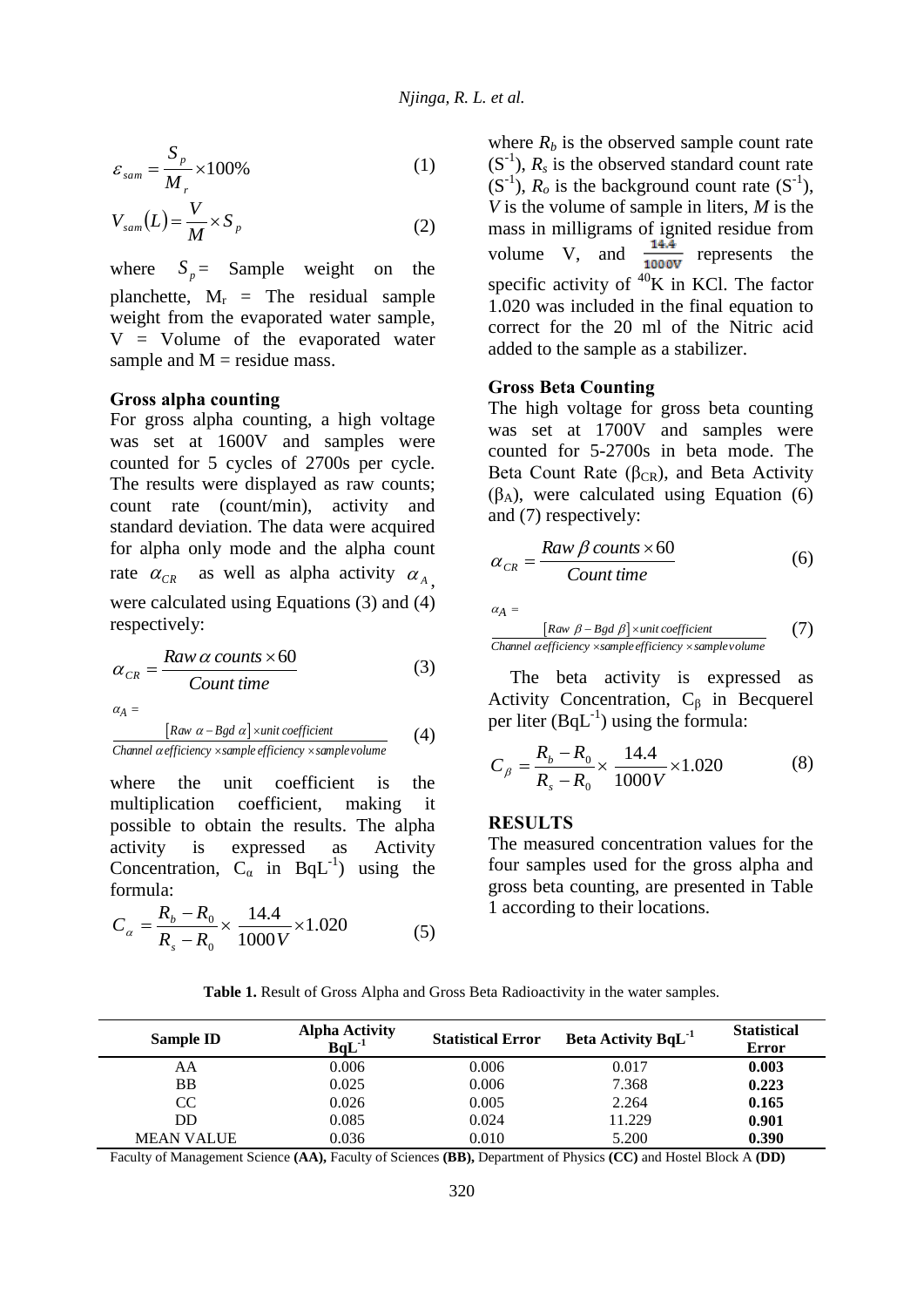The alpha activities ranged from  $0.00582 \pm 0.00571$  BqL<sup>-1</sup> in the Faculty of Management Science to  $0.08461 \pm 0.02436$  $BqL^{-1}$  of Hostel block A with mean value of  $0.0355\pm 0.0103$  BqL<sup>-1</sup>. Similarly, the beta activities ranged from  $2.264 \pm 0.2766$  $BqL^{-1}$  in the Faculty of Management Science to  $11.22 \pm 0.901245$  BqL<sup>-1</sup> in Hostel block A with mean value of  $5.20\pm$  $0.39$  BqL<sup>-1</sup>.



**Fig. 3.** Distribution of Gross Alpha Activities



**Fig. 4.** Distribution of Beta Activity

As shown in Figures 3 and 4, the alpha and beta activities measured in water samples from Ibrahim Badamasi Babangida University, Lapai could be from one of the following major sources; anthropogenic factor (i.e., the atmospheric fall-out), deposition of radionuclides into the soil as a particle or dissolved nutrient and primordial sources as a result of rocks/hills in the environment (Igwe et al., 2005).

These radionuclides may be deposited into the soil either as particles or dissolved

into soil water after the application of fertilizers and composite manure, because the borehole in the DD location is close to farm lands.. Even the soil deposition might play an important role in this regard. These radionuclides, when absorbed by the root as nutrient leads to translocation into various parts of boreholes and wells. The atmospheric fall-out sometimes contributes immensely to the water pollution activity concentration measured as may be the case in this work. This normally occurred as a result of nuclear disaster such as disposal of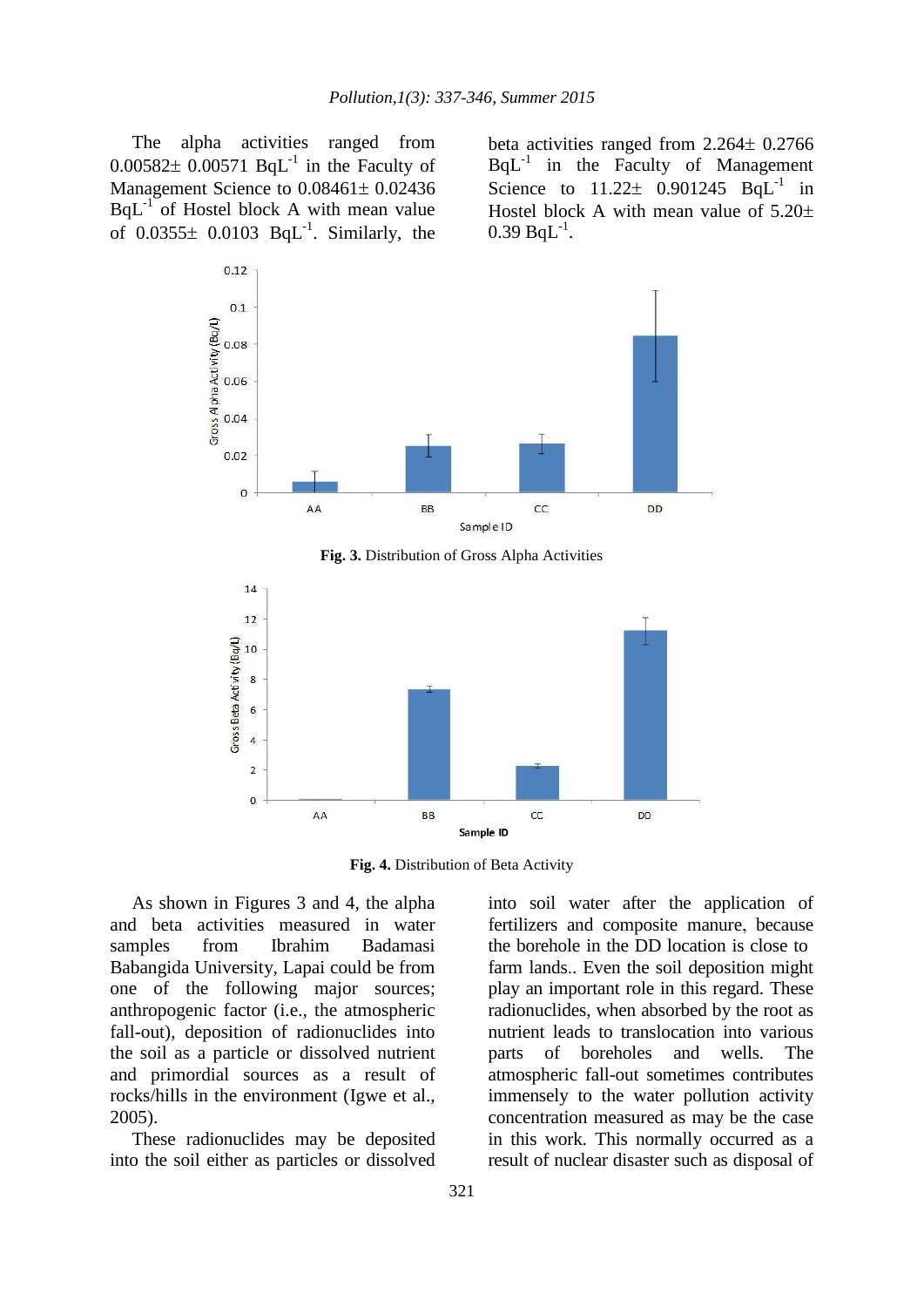radioactive waste material into the river. Radionuclide particles suspended in air could be deposited on the soil surface which later dissolves and the level of contamination therefore depends on the surface area, and water channels (Audeen, 1989). This may be the reason for observing gross alpha value as  $0.084617 \pm 0.024$  BqL<sup>-1</sup> and gross beta as  $11.229 \pm 0.901$  BqL<sup>-1</sup> in the borehole around Hostel block A (Figs. 3 and 4). From the result presented in Table 1, it can be observed that  $\alpha$  activities are within the maximum screening level. The β activities in three different locations, Faculty of Science, Department of Physics, and Hostel Block A, are higher than the maximum screening level. The borehole around the Faculty of Management Science recorded a relatively very low value of  $0.006 \pm 0.005$  BqL<sup>-1</sup> for gross alpha and  $0.017 \pm 0.003$  BqL<sup>-1</sup> for gross beta activities, respectively (Figures 3 and 4).The result of beta activities in Hostel block A showed a higher value compared to other regions (Garba et al., 2013; Saidu and Ike, 2013; Muhammad et al., 2010) within the school and as a result is thought to be caused by either the local machine used to drill the hole, the depth of drilling; the deeper the source the higher the radioactivity, impedance and soil composition.However, if people living in

areas whose drinking water exceeds the recommended dose limit set by WHO  $(2003)$  (which is 0.5 BqL<sup>-1</sup> for alpha and 1.0  $BqL^{-1}$  for beta per year) continue the intake, it will result in health problems. This may be the case of drinking borehole water around the Faculty of Science with value of 7.368  $\pm$  0.223 BqL<sup>-1</sup>, Department of Physics with value of  $2.264 \pm 0.165$  BqL<sup>-1</sup>, and the highest being Hostel block A with value of  $11.229 \pm 0.902$  BqL<sup>-1</sup> of gross beta activity (Figs. 3 and 4). The results demand extensive investigation to be carried out, in other to ascertain the contributing factors to high gross beta activity.

Table 2 compares some similar works carried out in various locations in Nigeria. It shows that all the water sources investigated contained radionuclides. The highest for alpha is Bayelsa with  $4.02$  BqL<sup>-1</sup> and the lowest was obtained from the Guinea savanna with  $0.0149$  BqL<sup>-1</sup>. For Beta activity, the highest was in Bayelsa with 54.232  $BqL^{-1}$  and the lowest was recorded in the Guinea savanna with  $0.3295$  BqL<sup>-1</sup>. This result shows that the water sources in the sampling places of Bayelsa State, Niger Delta, Niger State, Sokoto State, and Katsina State are not radiologically safe for drinking.

| <b>State (Source)</b>                 | <b>Alpha Range</b><br>$(BqL^{-1})$ | Average<br>$(BqL^{\text{-}})$ | <b>Beta Range</b><br>$(BqL-1)$ | Average<br>$(BqL^1)$ | Source                            |
|---------------------------------------|------------------------------------|-------------------------------|--------------------------------|----------------------|-----------------------------------|
| Niger (IBB)<br>(groundwater)          | $0.006 - 0.085$                    | 0.036                         | $2.264 -$<br>11.223            | 5.200                | This Work                         |
| Bayelsa (groundwater)                 | $0.021 - 16.950$                   | 4.020                         | $5.840-$<br>135.88             | 54.232               | Meindinyo and<br>Agbalagba (2011) |
| Guinea Savanna Zaria<br>(groundwater) | $0.035 - 0.01$                     | 0.015                         | $0.910 - 0.060$                | 0.3295               | Garba et al., (2013)              |
| Sokoto (groundwater)                  | $0.010 - 6.000$                    | 0.260                         | $0.520 - 6.320$                | 3.420                | Saidu and Ike (2013)              |
| Niger Delta<br>(groundwater)          | $0.010 - 0.500$                    | 0.100                         | $0.700 -$<br>54.700            | 8.900                | Agbalagba et al.,<br>(2013)       |
| Katsina (groundwater)                 | $0.080 - 2.300$                    | 0.165                         | $0.120 - 4.970$                | 1.119                | Muhammad et al<br>(2010)          |

**Table 2.** Similar work carried out within Nigeria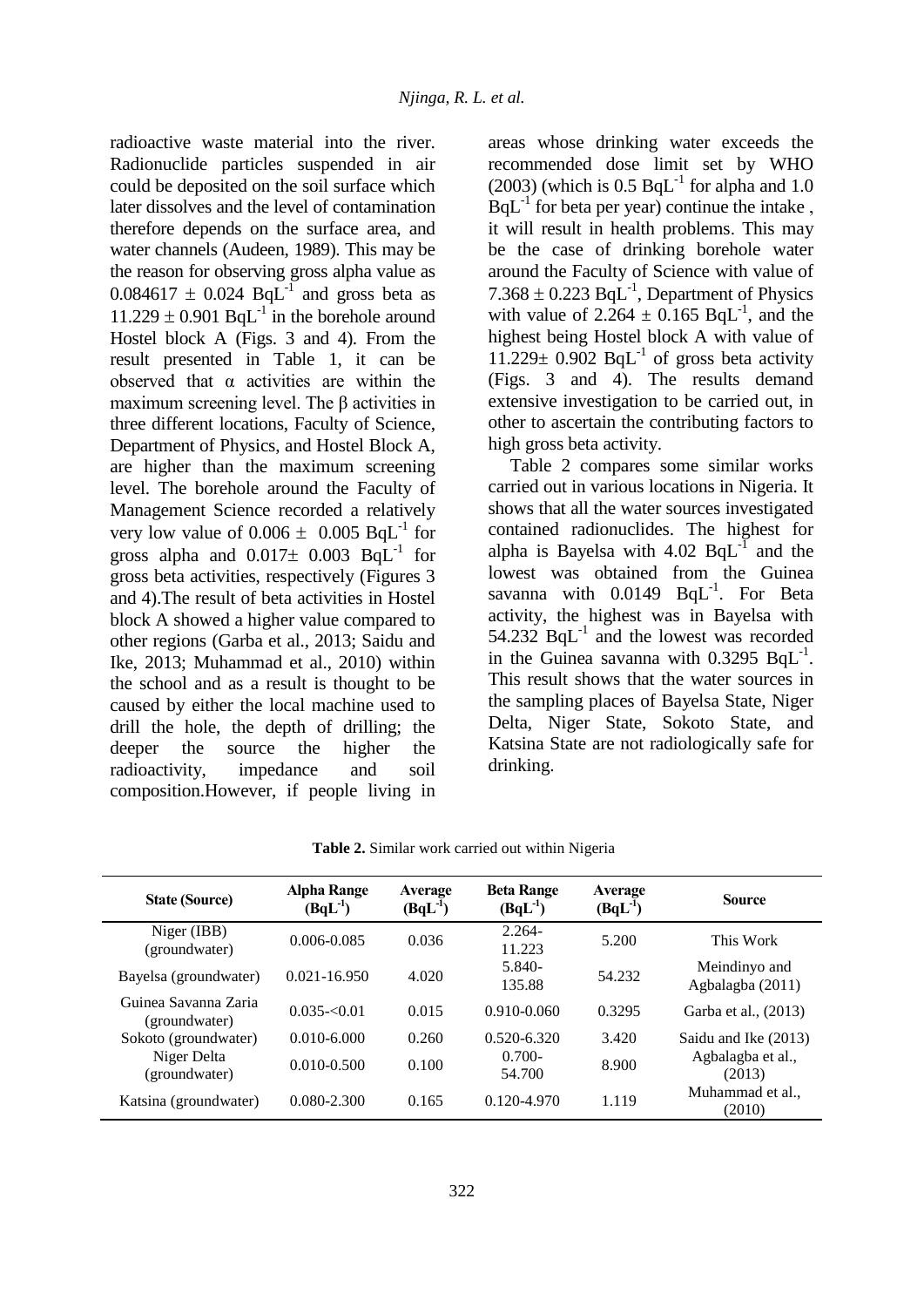#### **CONCLUSIONS**

The method of gross alpha and gross beta spectrometry was adopted to determine the concentrations of radioactive particles in water samples commonly consumed in IBB University. Based on this study, the preliminary results revealed that the only safe borehole drinking water source is the sample obtained from the Faculty of Management Science. The water sources in the Faculty of Science (BB) with beta activity of  $7.368 \pm 0.223$  BqL<sup>-1</sup>, Hostel Block A (DD) with beta activity of 11.229  $\pm$  0.901 BqL<sup>-1</sup> and the Department of Physics (CC) with beta activity of 2.264  $\pm$  $0.165$  BqL<sup>-1</sup>, are not safe for drinking when compared to the recommended dose set by WHO (2003) (which is  $1.0$  BqL<sup>-1</sup> for beta activity per year). Long term measurements are essential to give a conclusive picture of the radioactivity of water obtained from the boreholes and wells that serve the people, in other to avert any serious health effects.

#### **REFERENCES**

Agbalagba, E.O., Osakwe, R.A., and Olali, S.A. (2013). Assessment of gamma-radiation profile of oil and gas facilities in selected flow stations in the Niger- Delta region of Nigeria. J. Environ. Sci. Water Resourc. 2(4): 133-139

Arnold, E. G. Lemore, S. C. Andrew, D. E. (1992). Standard Methods for the Examination of Water and Waste Water, 18<sup>th</sup> Edition, American Public Health Association Washington. Pp.  $71 - 77$ .

ASTM (1995) Standard test method for alpha particle radioactivity of water. American Society for Testing and Materials (ASTM) D1943-90 and D1890-90. [Online] Available at: http://www.astm.org/Standards/D1890.

ASTM (1999). American society for testing and measurements Standard test method for Radon in drinking water ASTM Designation: D5072-98

Audeen, W. (1989). How do Radioactive Material Move Through the Environment to People? Water Pathway, Battelle Press, Columbia, Ohio.

Avwiry, G.O. and Agbalagba, E.O. (2007). Survey of Gross Alpha and Beta Radionuclide Activity in Okpare-Creek Delta State .Nigerian Journal of Applied Sciences 7 (22): 3542-3546

Bonotto, D.M., Bueno, T.O., Tessari, B.W., Silva, A. (2009). The natural radioactivity in water by gross alpha and gross beta measurement. Radiat Meas.,44,92-101.

Cember, H. (1996). Introduction to Health Physics, 3<sup>rd</sup> Edition. McGraw Hill, Inc, Toronto pp. 220 -231.

Faanu, A., Ephraim, J.H., Darko, E.O., Kpeglo, D.O., Lawluvi, H., Adukpo, O.K. (2011). Determination of the content of physicochemical parameters in water and soil from a Gold Mining Area In, Ghana. Res J Environ Earth Sci., 3,177-86.

Fasasi, M.K., Tchokossa, P., Ojo, J.O. and Balogun, F.A., 1999. Occurrence of natural radionuclide and fallout Cesium-137 in dry season agricultural land of south-western Nigeria. J. Radioanlyt. Nucl. Chem., 240, 949-952.

Garba, M.L., Arabi, A. S., and Adeyemo, D.J. (2013). Assessment of Gross Alpha and Beta Radioactivity in Groundwater by Liquid Scintillation. J. Appl. Environ. Biol. Sci., 3(7), 1-5.

Gondar,G. (2011) "Pollution" Available at: http://www.sambal.co.uk/pollution.

Habila, N. (2008). Survey of Gross Alpha and Beta Radioactivity in Jos City. Unpublished] M. Sc. thesis, University of Jos, Nigeria

ICRP, 1991. The 1990 Recommendations of the International Commission on Radiological Protection, Volume 21-23. Elsevier Health Sciences, USA

Igwe, J.C., Nnorom, I.C. and Gbaruko, B.C. (2005). Kinetics of radionuclides and heavy metals behaviour in soils: Implications for plant growth. African Journal of Biotechnology Vol. 4 (13), pp. 1541-1547, Available online at http://www.academicjournals.org/AJB

ISO, (1992). Water Quality-Measurement of Gross & alpha; Activity in Non-Saline Water-Thick Source Method. International Organization for Standardization, London.

Karahan, G, Őztürk, N., Ahmet, B. (2000). Natural radioactivity in various surface waters in Istanbul, Turkey. Water Res., 34,4367-70.

Karahan, G., 1997. Determination of Environmental Natural Radioactivity of Istanbul and Annual Effective Dose Equivalent of Natural Radiation, PhDThesis, Istanbul Technical University, İstanbul.

Meindinyo, RK, EO Agbalagba (2012). Radioactivity concentration and heavy metal assessment of soil and water, in and around Imirigin oil field, Bayalsa state, Nigeria J. Environ. Chem.